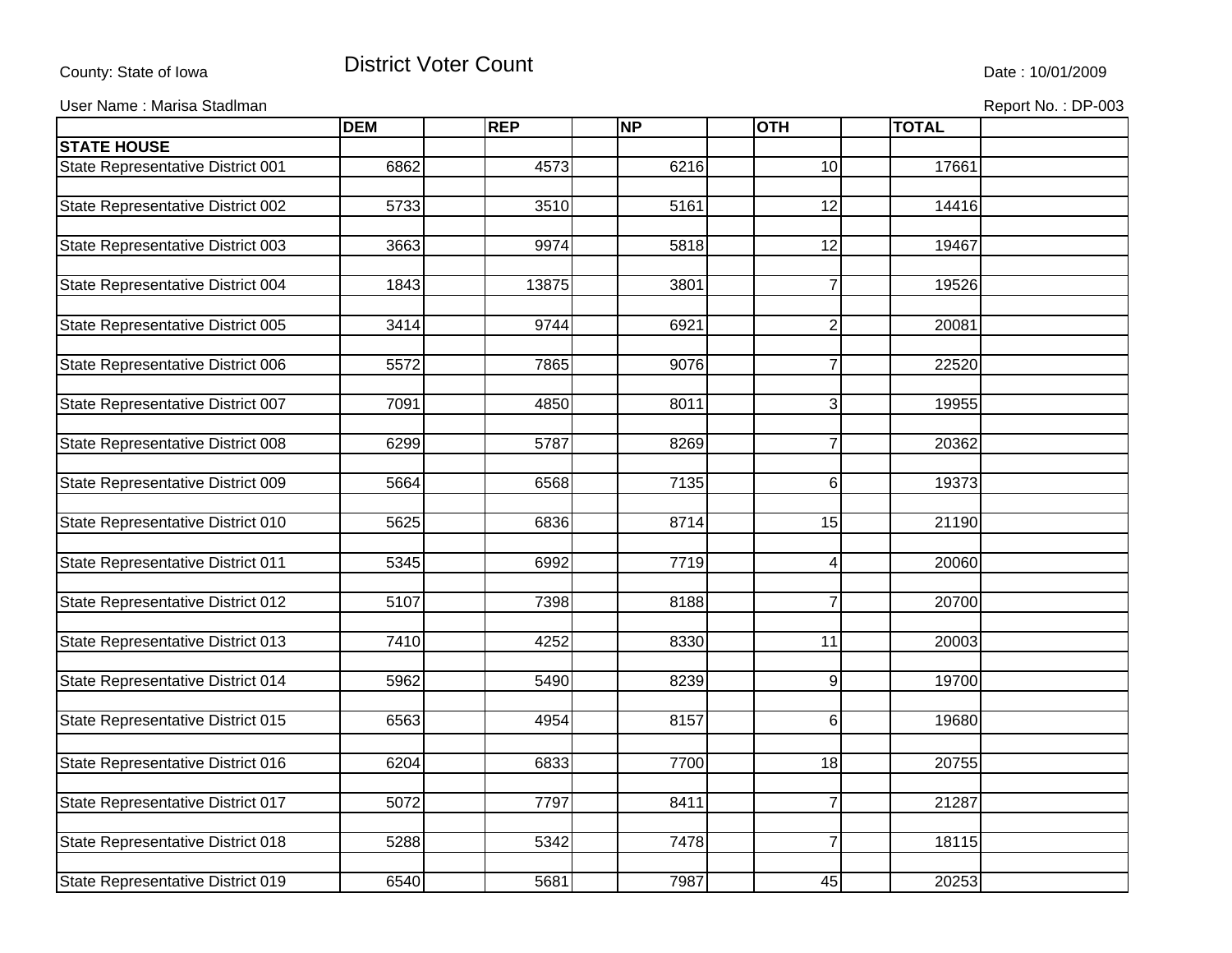|                                   | <b>DEM</b> | <b>REP</b> | <b>NP</b> | <b>OTH</b>       | <b>TOTAL</b> | Page 2 |
|-----------------------------------|------------|------------|-----------|------------------|--------------|--------|
| State Representative District 020 | 7052       | 6896       | 9011      | 19               | 22978        |        |
|                                   |            |            |           |                  |              |        |
| State Representative District 021 | 6995       | 4213       | 7172      | 11               | 18391        |        |
| State Representative District 022 | 9473       | 2312       | 6610      | 9                | 18404        |        |
|                                   |            |            |           |                  |              |        |
| State Representative District 023 | 6458       | 4419       | 8812      | 10               | 19699        |        |
| State Representative District 024 | 5638       | 5182       | 7668      | 3                | 18491        |        |
|                                   |            |            |           |                  |              |        |
| State Representative District 025 | 8879       | 4190       | 8452      | 12               | 21533        |        |
| State Representative District 026 | 7428       | 3694       | 7774      | 5                | 18901        |        |
| State Representative District 027 | 9405       | 3664       | 6861      | 10               | 19940        |        |
|                                   |            |            |           |                  |              |        |
| State Representative District 028 | 8941       | 4114       | 6883      | 5                | 19943        |        |
|                                   |            |            |           |                  |              |        |
| State Representative District 029 | 9430       | 5996       | 8581      | 26               | 24033        |        |
| State Representative District 030 | 12483      | 6086       | 10172     | 34               | 28775        |        |
| State Representative District 031 | 7295       | 5039       | 8923      | 8                | 21265        |        |
|                                   |            |            |           |                  |              |        |
| State Representative District 032 | 6742       | 6324       | 8782      | 10               | 21858        |        |
| State Representative District 033 | 8996       | 3428       | 7881      | 33               | 20338        |        |
|                                   | 8437       |            | 7408      | 15               | 20174        |        |
| State Representative District 034 |            | 4314       |           |                  |              |        |
| State Representative District 035 | 8121       | 6951       | 9374      | 13               | 24459        |        |
|                                   |            |            |           |                  |              |        |
| State Representative District 036 | 8150       | 7567       | 9966      | 27               | 25710        |        |
| State Representative District 037 | 7671       | 6789       | 8182      | 18               | 22660        |        |
|                                   |            |            |           |                  |              |        |
| State Representative District 038 | 8995       | 4771       | 6254      | 17               | 20037        |        |
| State Representative District 039 | 6236       | 5610       | 9122      | 11               | 20979        |        |
|                                   |            |            |           |                  |              |        |
| State Representative District 040 | 5430       | 7390       | 7635      | $\boldsymbol{9}$ | 20464        |        |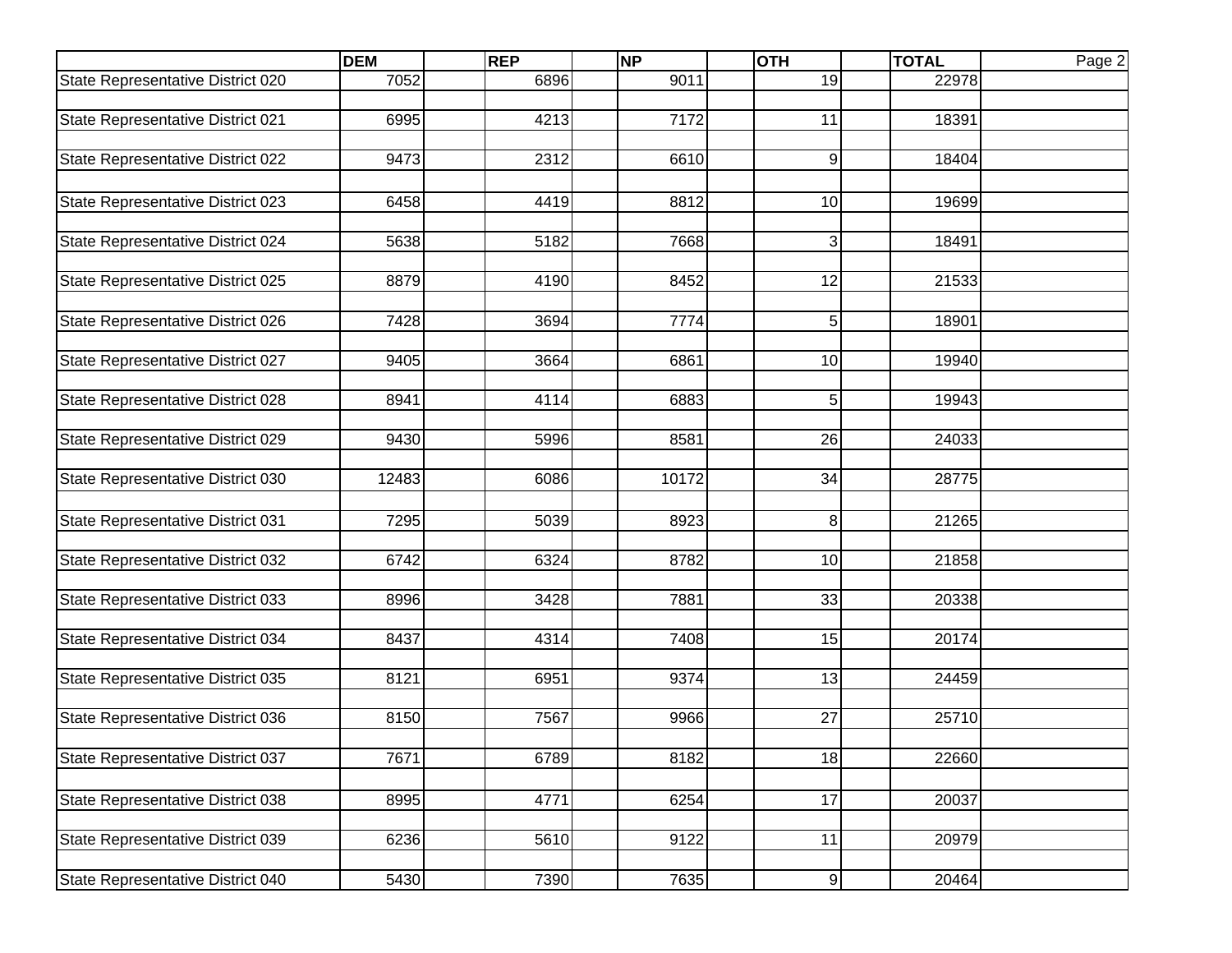|                                   | <b>DEM</b> | <b>REP</b> | <b>NP</b> | <b>OTH</b>     | <b>TOTAL</b> | Page 3 |
|-----------------------------------|------------|------------|-----------|----------------|--------------|--------|
| State Representative District 041 | 8513       | 5549       | 6603      | 10             | 20675        |        |
|                                   |            |            |           |                |              |        |
| State Representative District 042 | 9371       | 6896       | 7742      | 17             | 24026        |        |
| State Representative District 043 | 6567       | 5580       | 7343      | $\overline{7}$ | 19497        |        |
|                                   |            |            |           |                |              |        |
| State Representative District 044 | 5472       | 6702       | 7845      | 8              | 20027        |        |
|                                   |            |            |           |                |              |        |
| State Representative District 045 | 8435       | 5944       | 10958     | 128            | 25465        |        |
| State Representative District 046 | 8823       | 6202       | 8475      | 48             | 23548        |        |
|                                   |            |            |           |                |              |        |
| State Representative District 047 | 9157       | 12396      | 14220     | 23             | 35796        |        |
|                                   |            |            |           |                |              |        |
| State Representative District 048 | 7144       | 4951       | 8024      | 16             | 20135        |        |
| State Representative District 049 | 7930       | 4834       | 6986      | 13             | 19763        |        |
|                                   |            |            |           |                |              |        |
| State Representative District 050 | 5205       | 5890       | 7496      | 6              | 18597        |        |
|                                   |            |            |           |                |              |        |
| State Representative District 051 | 6460       | 4809       | 8640      | 13             | 19922        |        |
| State Representative District 052 | 4698       | 6288       | 7727      | 4              | 18717        |        |
|                                   |            |            |           |                |              |        |
| State Representative District 053 | 4957       | 7886       | 7850      | $\overline{2}$ | 20695        |        |
|                                   |            |            |           |                |              |        |
| State Representative District 054 | 5842       | 6104       | 7111      | 11             | 19068        |        |
| State Representative District 055 | 5379       | 6408       | 6797      | 10             | 18594        |        |
|                                   |            |            |           |                |              |        |
| State Representative District 056 | 6249       | 6405       | 6448      | 8              | 19110        |        |
|                                   |            |            |           |                |              |        |
| State Representative District 057 | 5101       | 8547       | 7626      | $\overline{7}$ | 21281        |        |
| State Representative District 058 | 5491       | 7260       | 7492      | 7              | 20250        |        |
|                                   |            |            |           |                |              |        |
| State Representative District 059 | 8016       | 7853       | 5967      | 11             | 21847        |        |
|                                   |            |            |           |                |              |        |
| State Representative District 060 | 7664       | 7865       | 7180      | 21             | 22730        |        |
| State Representative District 061 | 11162      | 5014       | 4963      | 23             | 21162        |        |
|                                   |            |            |           |                |              |        |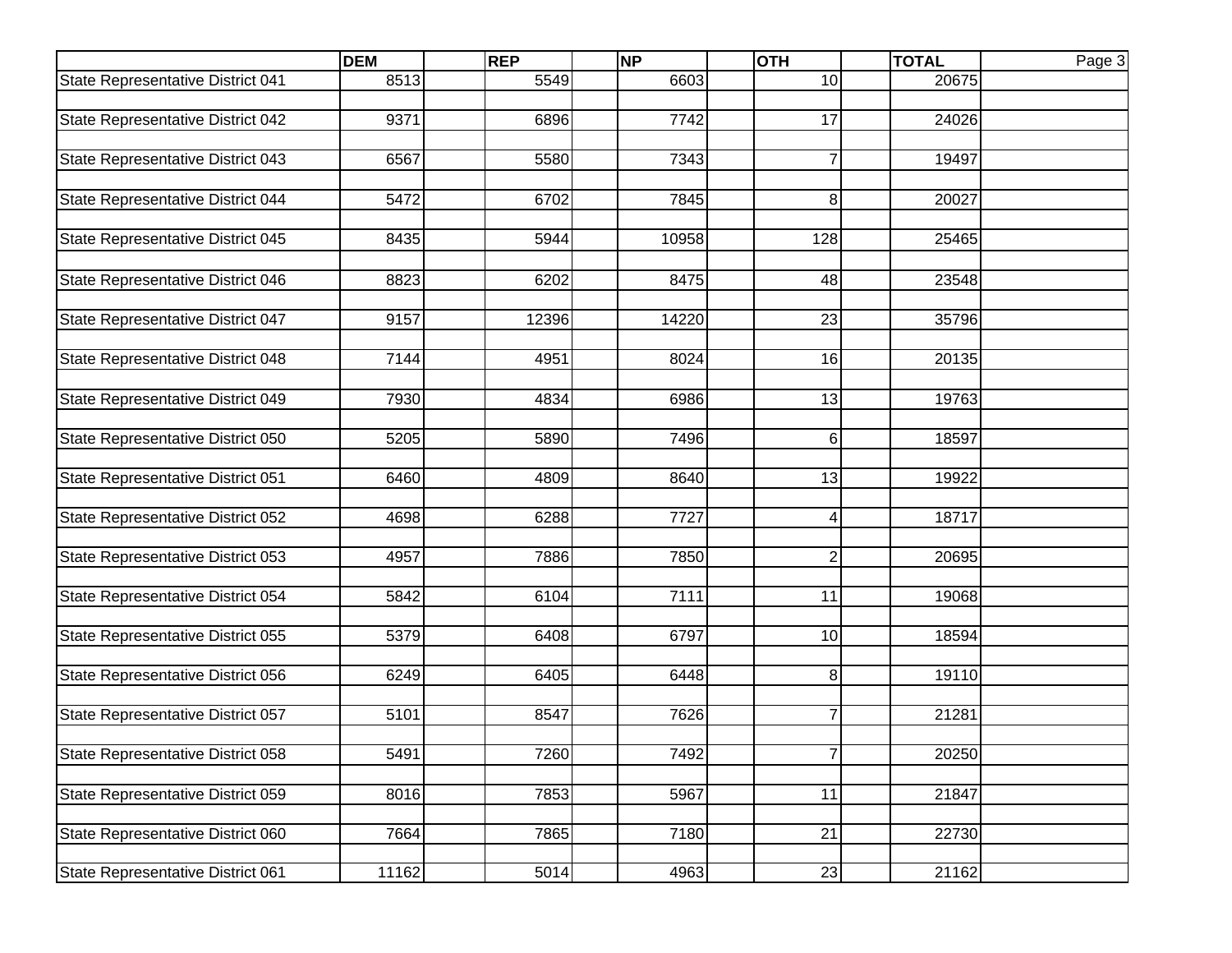|                                   | <b>DEM</b> | <b>REP</b> | <b>NP</b> | <b>OTH</b>                | <b>TOTAL</b> | Page 4 |
|-----------------------------------|------------|------------|-----------|---------------------------|--------------|--------|
| State Representative District 062 | 8810       | 3219       | 5234      | 19                        | 17282        |        |
|                                   |            |            |           |                           |              |        |
| State Representative District 063 | 8281       | 8976       | 7188      | 17                        | 24462        |        |
| State Representative District 064 | 9452       | 5000       | 5814      | 22                        | 20288        |        |
|                                   |            |            |           |                           |              |        |
| State Representative District 065 | 8729       | 2992       | 5265      | 26                        | 17012        |        |
|                                   |            |            |           |                           |              |        |
| State Representative District 066 | 9297       | 2130       | 4218      | 27                        | 15672        |        |
| State Representative District 067 | 9950       | 4636       | 6392      | 12                        | 20990        |        |
|                                   |            |            |           |                           |              |        |
| State Representative District 068 | 9499       | 3761       | 5459      | 13                        | 18732        |        |
|                                   |            |            |           |                           |              |        |
| State Representative District 069 | 9807       | 11880      | 10193     | 23                        | 31903        |        |
| State Representative District 070 | 8982       | 10381      | 9324      | 27                        | 28714        |        |
|                                   |            |            |           |                           |              |        |
| State Representative District 071 | 6407       | 8280       | 8123      | 5                         | 22815        |        |
|                                   |            |            |           |                           |              |        |
| State Representative District 072 | 6308       | 6489       | 7070      | $\overline{7}$            | 19874        |        |
| State Representative District 073 | 7625       | 7276       | 8440      | $\,6$                     | 23347        |        |
|                                   |            |            |           |                           |              |        |
| State Representative District 074 | 8202       | 6878       | 8152      | 19                        | 23251        |        |
|                                   |            | 6400       |           | 18                        |              |        |
| State Representative District 075 | 7118       |            | 7679      |                           | 21215        |        |
| State Representative District 076 | 6578       | 6024       | 8281      | 5                         | 20888        |        |
|                                   |            |            |           |                           |              |        |
| State Representative District 077 | 12212      | 4471       | 10637     | 89                        | 27409        |        |
|                                   |            |            |           |                           |              |        |
| State Representative District 078 | 14241      | 4206       | 8315      | 54                        | 26816        |        |
| State Representative District 079 | 6244       | 5289       | 8777      | $\mathbf{3}$              | 20313        |        |
|                                   |            |            |           |                           |              |        |
| State Representative District 080 | 6374       | 6261       | 7662      | $\ensuremath{\mathsf{3}}$ | 20300        |        |
|                                   | 7717       |            |           |                           |              |        |
| State Representative District 081 |            | 6027       | 8716      | 13                        | 22473        |        |
| State Representative District 082 | 6283       | 7966       | 9607      | 10                        | 23866        |        |